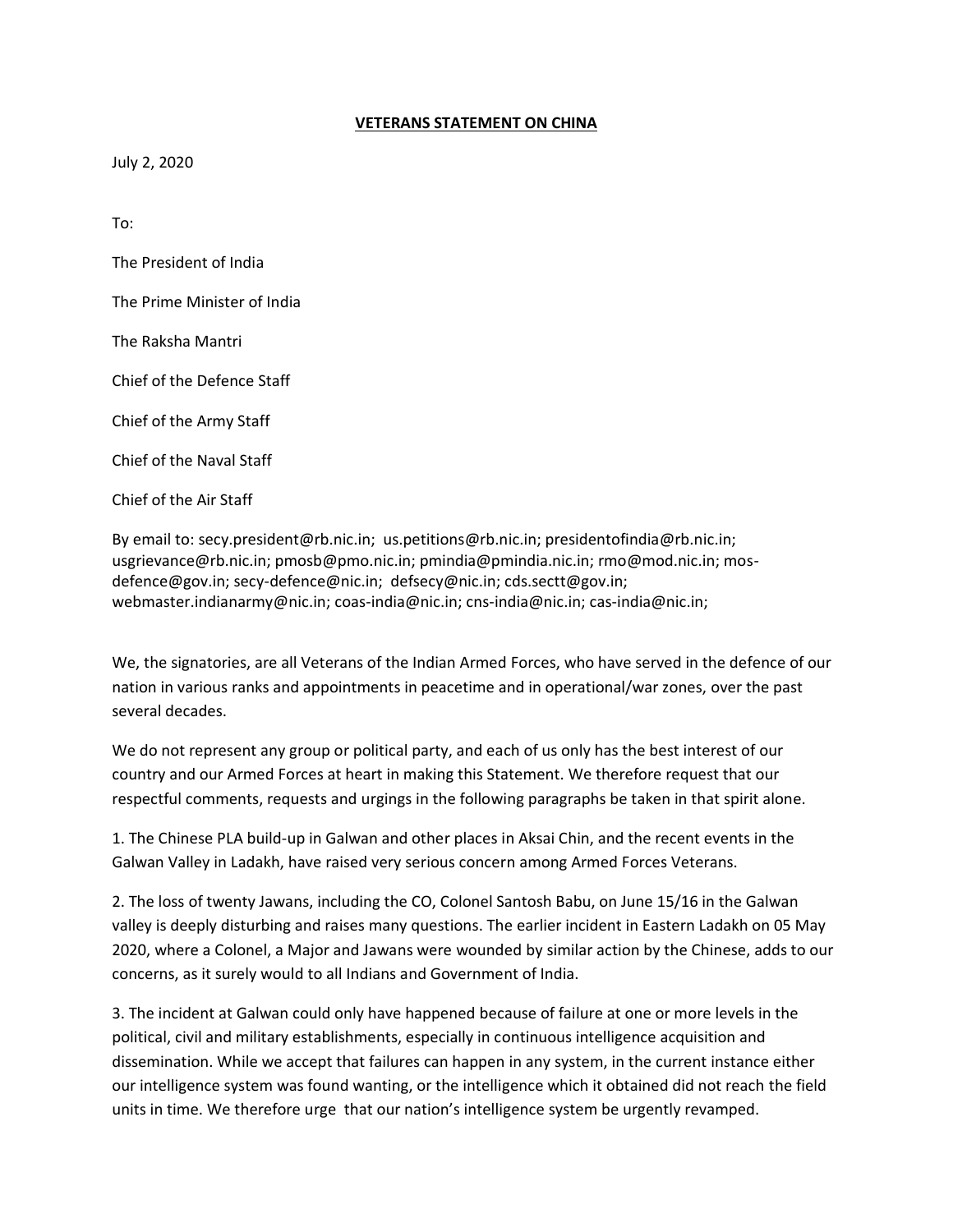4. A formal statement issued by the Army or by Government soon after the unfortunate Galwan incident of 15/16 June, would have laid rumors and guesses at rest. It would have prevented China from taking advantage of contradictions between ambiguous or inaccurate verbal statements needing later clarifications. We therefore urge that in the event of such future situations, only formal statements be issued so that the Indian public is not confused and the aggressor nation does not gain political advantage.

5. India urgently needs a stated national policy and strategy on Neighbourhood Management, concerning all India's immediate and more distant neighbours, but especially China and Pakistan. Formulation of such a national policy and strategy has been neglected by successive governments. We request that this be immediately initiated so as to safely guide our political, military, bureaucratic and diplomatic establishments to establish stable relations with our neighbours, small and large, friendly or inimical. Having an over-arching national policy and strategy will reduce casualties among our troops, which occur due to the heightened risk of being reactive to conflict situations created by China or Pakistan.

6. A Fact-finding Body needs to be immediately instituted regarding the intrusions, incursions and encroachments by China in Aksai Chin (Depsang, Galwan, Pangong Tso, etc.) and also elsewhere on our long borders with China, up to Arunachal Pradesh in the East. We request that the Report of this Factfinding Body be tabled in the Lok Sabha within a time-bound framework.

7. We also strongly urge that the un-redacted Henderson Brooks-Bhagat Report concerning the 1962 war against China be released into the public domain, so that the military-bureaucratic-political system and the public can learn from the mistakes of the past. There can be no sensible reason for this Report remaining secret even after 57 years.

8. We urge that government should take very early steps towards concluding Boundary Agreements with all our neighbours, but especially China and Pakistan, by employing all available diplomatic means and pressures, together with the power of India's membership position for 2021-22 in the UN Security Council. This does not in any manner imply reduction in deployment of our Armed Forces or let-up in our intelligence systems, but it will enable us to better attend to development for our people within our country.

9. We further urge that in the domestic context, proactive steps be taken to use non-electoral political tools of consultation, discussion and negotiation in all domestic disputes and situations instead of coercion and force, as it will strengthen our nation's integrity and resolve to face any and all aggressive designs by inimical and aggressive neighbours. These steps will enable state and central governments to devote more attention and resources towards development for our people within our country.

10. As military Veterans who have served our nation for decades, we would like to bring the following points to the attention of the President of India who is also the Supreme Commander of our Armed Forces, the Prime Minister of India, and the Armed Forces Leadership: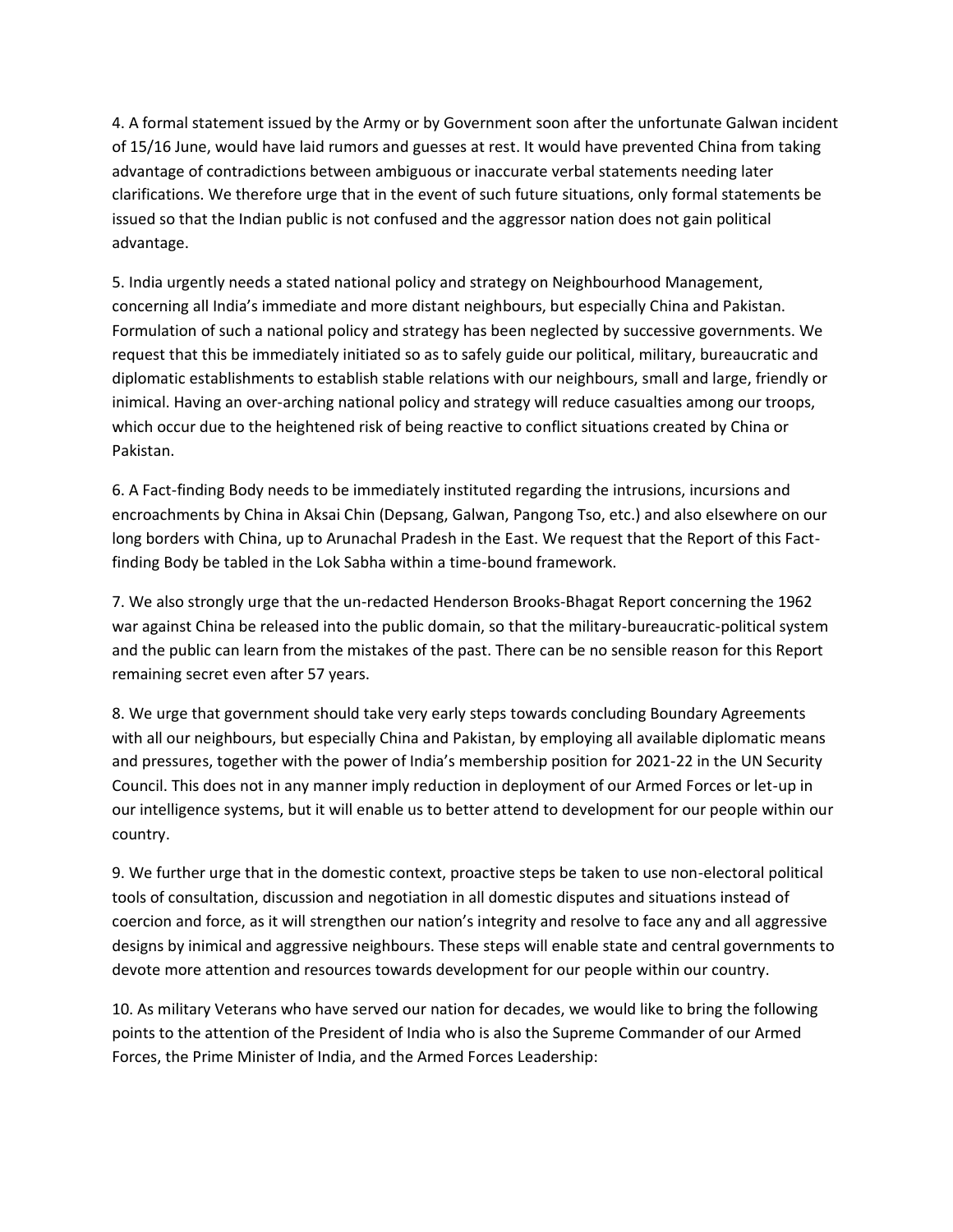i) Over the decades, a substantial portion of the Army has been continuously deployed in its secondary role on internal security (IS) and Counter-insurgency (CI) duties, at the cost of availability of troops for the Army's primary role of defence of territorial sovereignty. At the same time, large strength of the Central Armed Police Forces (CAPFs) are deployed in border areas in an essentially military role. This anomalous reversal of roles and duties now demands rationalization for efficiency and effectiveness in both internal and external national security.

ii) Dependence on foreign sources for critical hardware and critical software used in governance functions and the various sectors of our economy, especially the security forces (Armed Forces, Intelligence services, CAPFs and state police forces) makes India vulnerable to cyber-attack, which could be designed to hamper military operations. We urge that India needs to urgently invest in indigenous human, material and financial resources to manufacture its own hardware and software in adequate volumes, so as to avoid purchase from international vendors, especially for the command and control structure the Armed Forces and Intelligence services. We strongly urge that urgent steps need to be taken in this direction in the interest of national security.

iii) The Indian Armed Forces have been continuously deployed over decades for war/conflicts with neighbours and for internal security. Political solutions have not been sought in the past, but now need to be arrived at, because continuous deployment of the military can never be a long-term solution. We therefore urge non-military political solutions for both external and internal security, in the larger national interest.

11. We have one of the finest voluntary, disciplined, professional Armed Forces in the world. All personnel of India's Armed Forces take an oath which is unique to the Armed Forces, namely, to defend our nation even at peril to their lives, in active military operations, in harsh and high-risk field service conditions. The June 15/16 incident in Galwan valley resulting in death of 20 of our best and bravest, is only the most recent example.

12. The Armed Forces of India take pride in their secular credentials, which are part of their ethos, training and operations, and on the basis of which every soldier fights and dies as an Indian, without regard to his religion, caste, creed, state of origin. We believe that only this secular basis will more firmly integrate our diverse nation, and strongly urge that divisions on the basis of religion, caste or creed should be discouraged as a matter of policy. We urge our political leadership to adhere unwaveringly to the vision and spirit of the Constitution of India, which spells out the framework for our nation and its people

13. As we have done during our active service in the past, we assure you of standing in solidarity with our nation, the Constitution of India, the Government of India and our gallant Armed Forces, in facing the present aggression by China on our borders, and of continuing to do so in any situation in the future..

## **We the undersigned, endorse the above Statement:**

Yours Faithfully,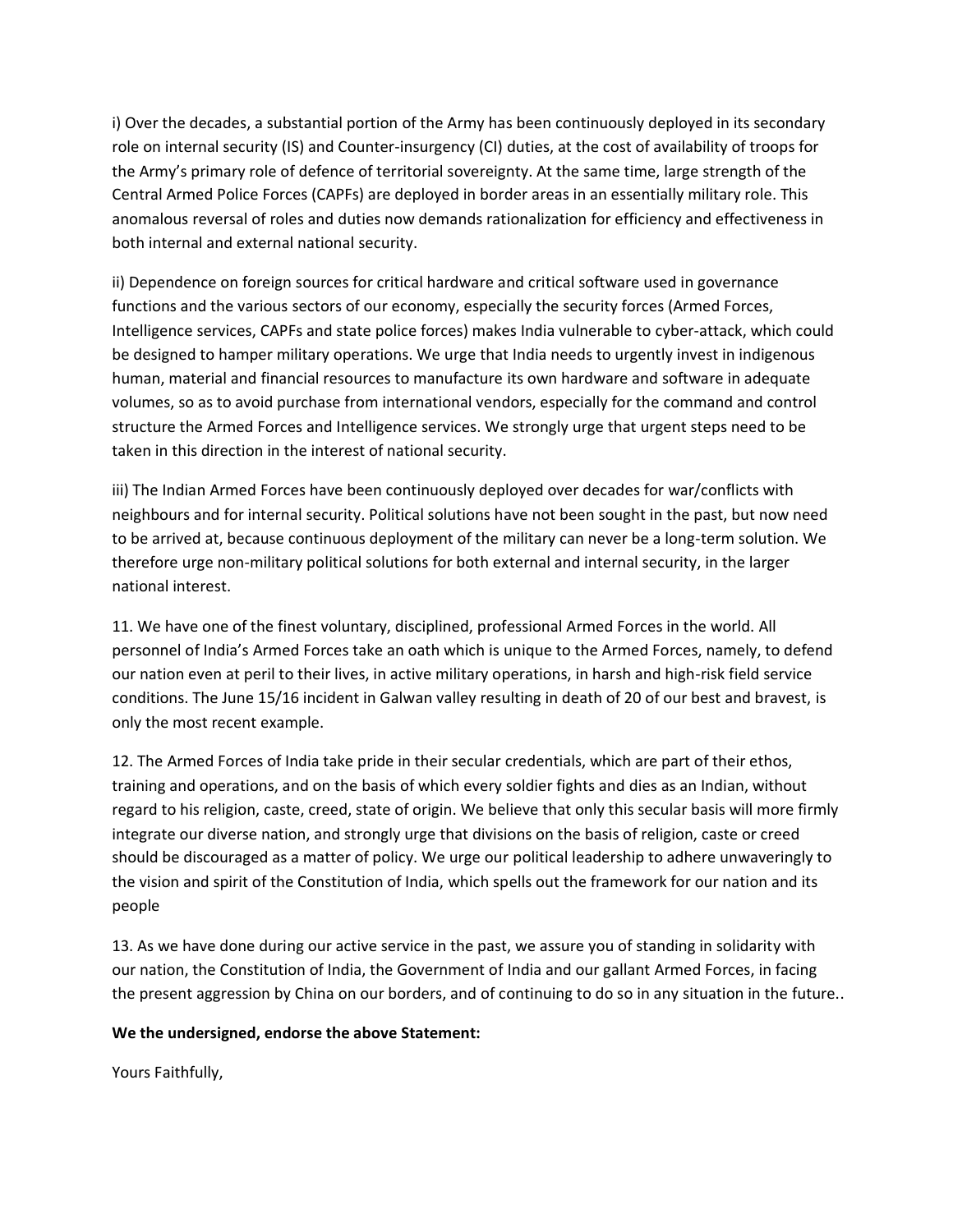## (\*Signed \*)

- 1. Admiral Laxminarayan Ramdas, PVSM, AVSM, VrC, VSM
- 2. Lt Gen Suresh Samarth, AVSM
- 3. Lt Gen Narendra Aul, AVSM
- 4. Lt Gen Dasarathy Raghunath, PVSM, AVSM
- 5. Vice Admiral Madanjit Singh , PVSM AVSM
- 6. Vice Admiral Raman Prem Suthan, PVSM,AVSM,VSM
- 7. Air Marshal Nanda Cariappa, PVSM, VM
- 8. Maj Gen Ashu Sharma, VSM
- 9. Maj Gen Ian Cardozo, AVSM, SM
- 10. Maj Gen Kulbir Dahiya,
- 11. Maj Gen Mohan Singh,
- 12. Maj Gen S.G.Vombatkere, VSM
- 13. Maj Gen BS Keron, VSM
- 14. Maj Gen Sishan Chohan,
- 15. Maj Gen Inderjit Kashyap,
- 16. Maj Gen Prakash Panjikar , VSM
- 17. Maj Gen Arun Chauhan,
- 18. Maj Gen Kulbir Dahiya,
- 19. Maj Gen M PS Kandal ,
- 20. Maj Gen Arun Srinivasan,
- 21. Rear Admiral Subhash Chandra Anand, AVSM
- 22. Air Vice Marshal Ram Prakash Mishra,
- 23. Brigadier Vangala H M Prasad,
- 24. Brigadier Anantha Narayanan,
- 25. Brigadier Pramod Kumar Bhalla,
- 26. Brigadier Atma Ram, COAS CC
- 27. Brigadier Satish Kumar, VSM
- 28. Brigadier Hiremagalur Gopal, AVSM
- 29. Brigadier NM Paul,
- 30. Brigadier Kamal Sood, VSM
- 31. Brigadier Israr Khan, KC
- 32. Brigadier Narender Dabas,
- 33. Brigadier Jagat Pal Singh,
- 34. Brigadier Jawahar Kaul, COAS CC
- 35. Brigadier Satish Prakash Agarwal,
- 36. Brigadier Kartar Singh,
- 37. Brigadier Ved Pal Singh , VSM
- 38. Brigadier James M Devadoss, SM
- 39. Brigadier Manmohan Deshpande,
- 40. Brigadier Prem Hejmadi,
- 41. Brigadier Ranbir Sethi,
- 42. Commodore Medioma Bhada,
- 43. Commodore Omnath J Mathur, VSM
- 44. Commodore Dileep Gupte,
- 45. Commodore Rajinder Viro,
- 46. Commodore Sl Thangam,
- 47. Air Commodore Shirish Dabadghao,
- 48. Air Commodore Manmohan Singh Duggal,
- 49. Col Jaswant Singh ,
- 50. Col Roy Chacko,
- 51. Col Lallan Singh,
- 52. Col Anil Sahgal,
- 53. Col Shekhar Singh,
- 54. Col HM Singh,
- 55. Col Vivek Bopiah,
- 56. Col Fredrick D'Sa, VSM
- 57. Col Krishnanunni Ravunniarath,
- 58. Col Ramesh Chandra Verma,
- 59. Col Rameshwar Lal Beniwal, SC
- 60. Col Edwin Jesudoss, GOC-in-C CC
- 61. Col Kartar Singh,
- 62. Col CS Kohli,
- 63. Col Bansi Kaul,
- 64. Col Bhadran Ravi,
- 65. Col Milton Adhikari,
- 66. Col M S Krishnan,
- 67. Col Pavan Nair, VSM
- 68. Col PPS Kumaran, COAS CC
- 69. Col Atul Mehra ,
- 70. Col Nataraja Thiagarajan,
- 71. Col Sukhvinder Singh Khera ,
- 72. Col Kuldev Pathania ,
- 73. Col Abhaya Awasthi,
- 74. Col PK Vasudevan,
- 75. Col Satish Narula,
- 76. Col Manmohan Singh,
- 77. Col Manoj Tripathi,
- 78 Col Dinesh Kumar ,
- 79. Col Pramod Jaiswal,